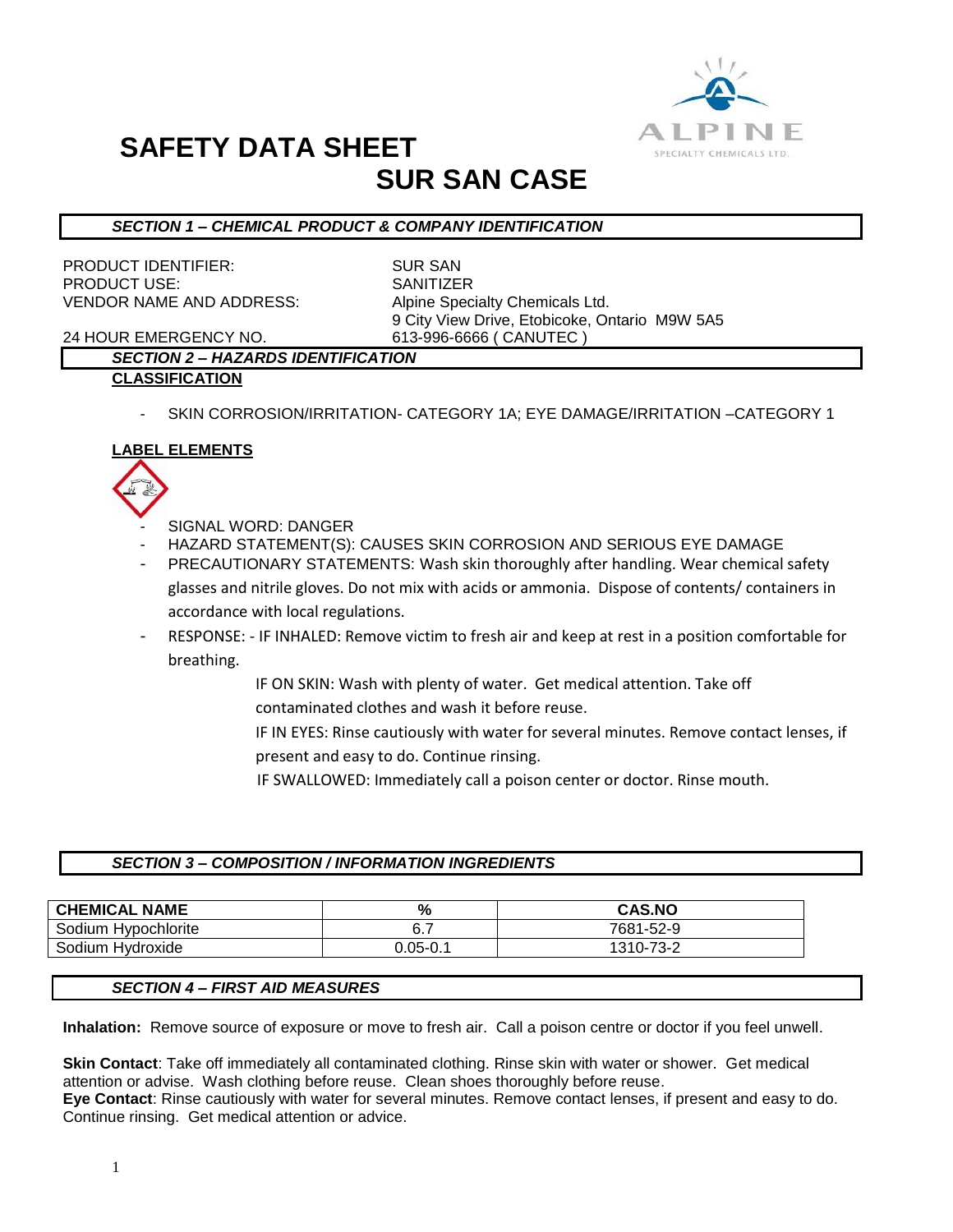# **SAFETY DATA SHEET**

# **SUR SAN CASE**

**Ingestion**: Immediately call a Poison Centre or doctor. Do not induce vomiting.

**Note to physician**: Treat symptomatically, no specific antidote. See toxicological information (section 11)

# *SECTION 5 – FIRE FIGHTING MEASURES*

# **Extinguishing Media:**

**Suitable Extinguishing Media:** Use water spray, fog or foam.

**Unsuitable Extinguishing Media:** None known

 **Specific hazards arising from the product:** No specific fire or explosion hazard.

**Hazardous thermal decomposition products:** Decomposition products may include the following materials: carbon dioxide and carbon monoxide.

**Advice for fire-fighters:** Fire-fighters should wear appropriate protective equipment and self-contained breathing apparatus (SCBA) with a full face-piece operated in positive pressure mode..

# *SECTION 6 – ACCIDENTAL RELEASE MEASURES*

**Personal precautions, protective equipment and emergency procedures:**

Wear suitable protective clothing. Wear eye/face protection.

**Environmental precautions:** Do not allow to enter drains, sewers or watercourses. Advise Authorities if spillage has entered water course or sewer or has contaminated soil or vegetation**.** 

**Methods and materials for containment and cleaning up**: Use a water rinse for final clean-up**.** 

## **Reference to other sections See also Section 8.** *SECTION 7 – HANDLING AND STORAGE*

**Precautions for safe handling**: Ventilate adequately, otherwise wear an appropriate breathing apparatus. Do not breathe vapor or mist. Mixing this product with acid or ammonia releases chlorine gas. Avoid contact with eyes, skin or clothing. Wash thoroughly after handling.

**Storage Procedures**: Keep containers closed when not in use. Store between the following temperatures: 5 to 40°C.

## *SECTION 8 – EXPOSURE CONTROLS/PERSONAL PROTECTION*

|                      | <b>ACGIH TLV</b>   |             | <b>OSHA PEL</b>    |         | AIHA WEEL          |                      |
|----------------------|--------------------|-------------|--------------------|---------|--------------------|----------------------|
| <b>CHEMICAL NAME</b> | TWA                | <b>STEL</b> | <b>TWA</b>         | Ceiling | 8 hour TWA         | Short term TWA<br>C) |
| Sodium Hypochlorite  | $2 \text{ mg/m}^3$ |             | $2 \text{ mg/m}^3$ |         | $2 \text{ ma/m}^3$ |                      |
| Sodium Hydroxide     | 2 mg/m $^3$        |             | 2 mg/m $3$         |         | 2 mg/m $3$         |                      |

ACGIH= American Conference of Governmental Industrial Hygienists. TLV = Threshold Limit Value. TWA = Timeweighted Average. STEL = Short-term Exposure Limit OSHA = US Occupational Safety and Health Administration. PEL = Permissible Exposure Limits. AIHA = AIHA Guideline Foundation. WEEL = Workplace Environmental Exposure Limit.

**Appropriate Engineering Control**: Use only with adequate ventilation. If user operations generate dust, fumes, gas, vapor or mist, use process enclosures, local exhaust ventilation or other engineering controls to keep worker exposure to airborne contaminants below any recommended or statutory limits. **Individual Protection Measure:**

**Eye/Face Protection:** Do not get into eyes. Wear chemical safety goggles.

**Skin Protection:** Prevent all skin contact, wear nitrile gloves.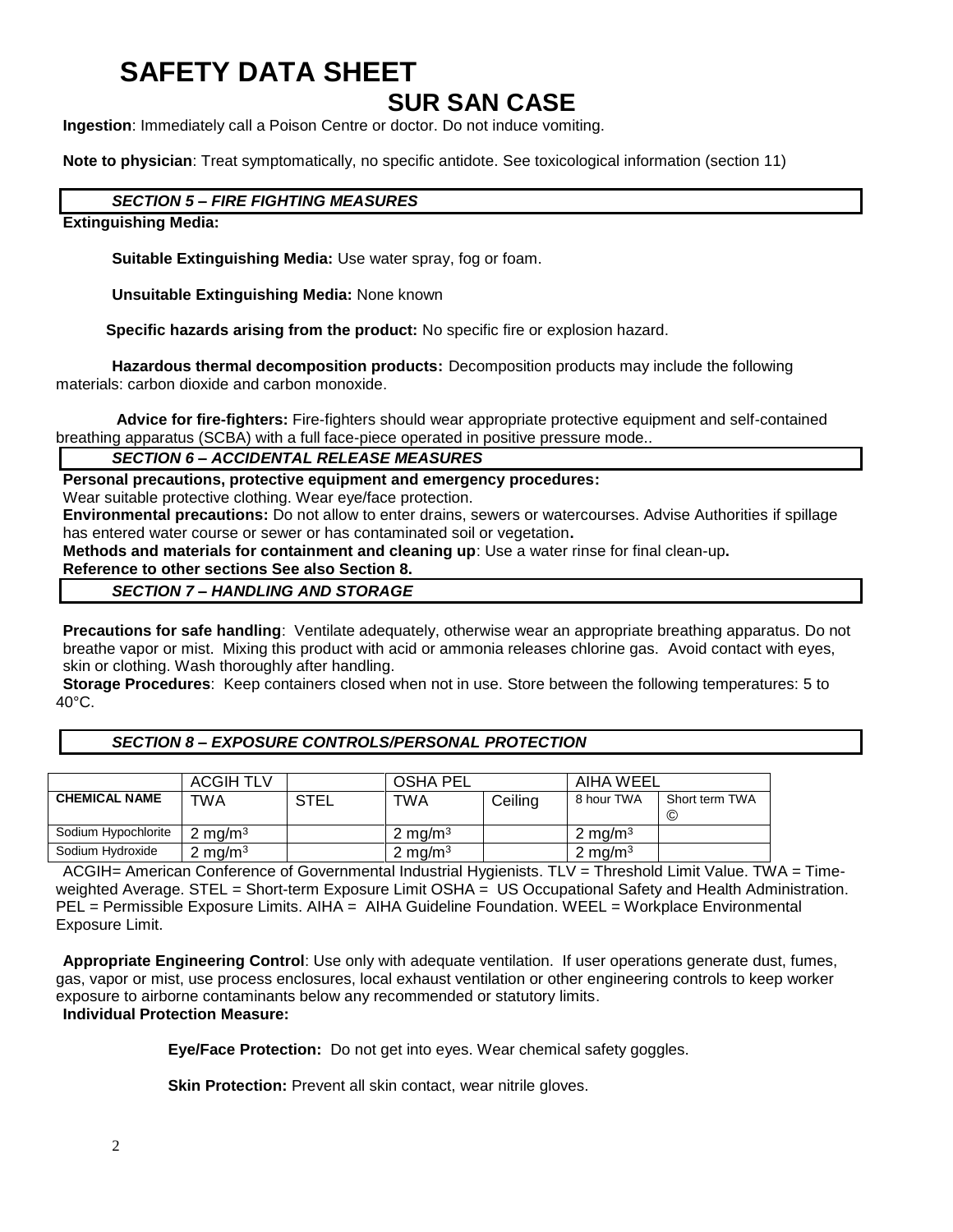# **SAFETY DATA SHEET**

# **SUR SAN CASE**

**Respiratory protection**: A respirator is not needed under normal and intended conditions of product use.

# *SECTION 9 – PHYSICAL AND CHEMICAL PROPERTIES*

| Appearance:                                                                                                 | Liquid, yellowish colour.                                                                                  |  |  |  |  |  |
|-------------------------------------------------------------------------------------------------------------|------------------------------------------------------------------------------------------------------------|--|--|--|--|--|
| Odour:                                                                                                      | Chlorine                                                                                                   |  |  |  |  |  |
| $pH$ :                                                                                                      | 13 (100 %)                                                                                                 |  |  |  |  |  |
| <b>Melting Point:</b>                                                                                       | Not available                                                                                              |  |  |  |  |  |
| <b>Boiling point:</b>                                                                                       | > 100 °C                                                                                                   |  |  |  |  |  |
| <b>Flash Point:</b>                                                                                         | Not available                                                                                              |  |  |  |  |  |
| <b>Evaporation Rate:</b>                                                                                    | Not available                                                                                              |  |  |  |  |  |
| <b>Flammability:</b>                                                                                        | Not available                                                                                              |  |  |  |  |  |
| <b>Explosive Limit:</b>                                                                                     | Not available                                                                                              |  |  |  |  |  |
| <b>Relative Density:</b>                                                                                    | Approx. = $1.08$ (Water = $1)$ )                                                                           |  |  |  |  |  |
| <b>Viscosity:</b>                                                                                           | Not available                                                                                              |  |  |  |  |  |
| <b>Solubility in water:</b>                                                                                 | Soluble                                                                                                    |  |  |  |  |  |
| Auto ignition temperature                                                                                   | Not available                                                                                              |  |  |  |  |  |
| <b>SECTION 10 - STABILITY AND REACTIVITY</b>                                                                |                                                                                                            |  |  |  |  |  |
| <b>STABILITY:</b><br><b>INCOMPATIBILITY:</b>                                                                | <b>Stable</b><br>Acids, ammonia, metals. Mixing this product with acid or<br>ammonia releases chlorine gas |  |  |  |  |  |
| <b>HAZARDOUS DECOMPOSITION PRODUCTS:</b><br><b>HAZARDOUS POLYMERIZATION:</b><br><b>CONDITIONS TO AVOID:</b> | None<br>Will not occur.<br>Contact with acids will generate heat.                                          |  |  |  |  |  |

## *SECTION 11 – TOXICOLOGICAL INFORMATION*

| <b>Chemical Name</b> | $\mathsf{L} \mathsf{C50}$ | <b>LD50</b>   | LD50'<br>dermal        |
|----------------------|---------------------------|---------------|------------------------|
| Sodium Hypochlorite  | Not available             | 5230ka<br>rat | >10000 mg/kg (Rabbit)  |
| Sodium Hvdroxide     | mg/l (fish<br>121         | Not Available | Rabbit<br>1350 mg/kg ( |

**Routes of exposure:** Skin contact, Eye contact, Ingestion.

**Eye contact**: Material will cause redness. May cause permanent damage if eye is not immediately irrigated. **Skin contact.** Material will cause redness.

**Inhalation**: Material will cause coughing and respiratory tract irritation.

## **Acute toxicity**:

**Eye contact:** Causes serious eye damage.

**Skin contact:** Causes skin corrosion